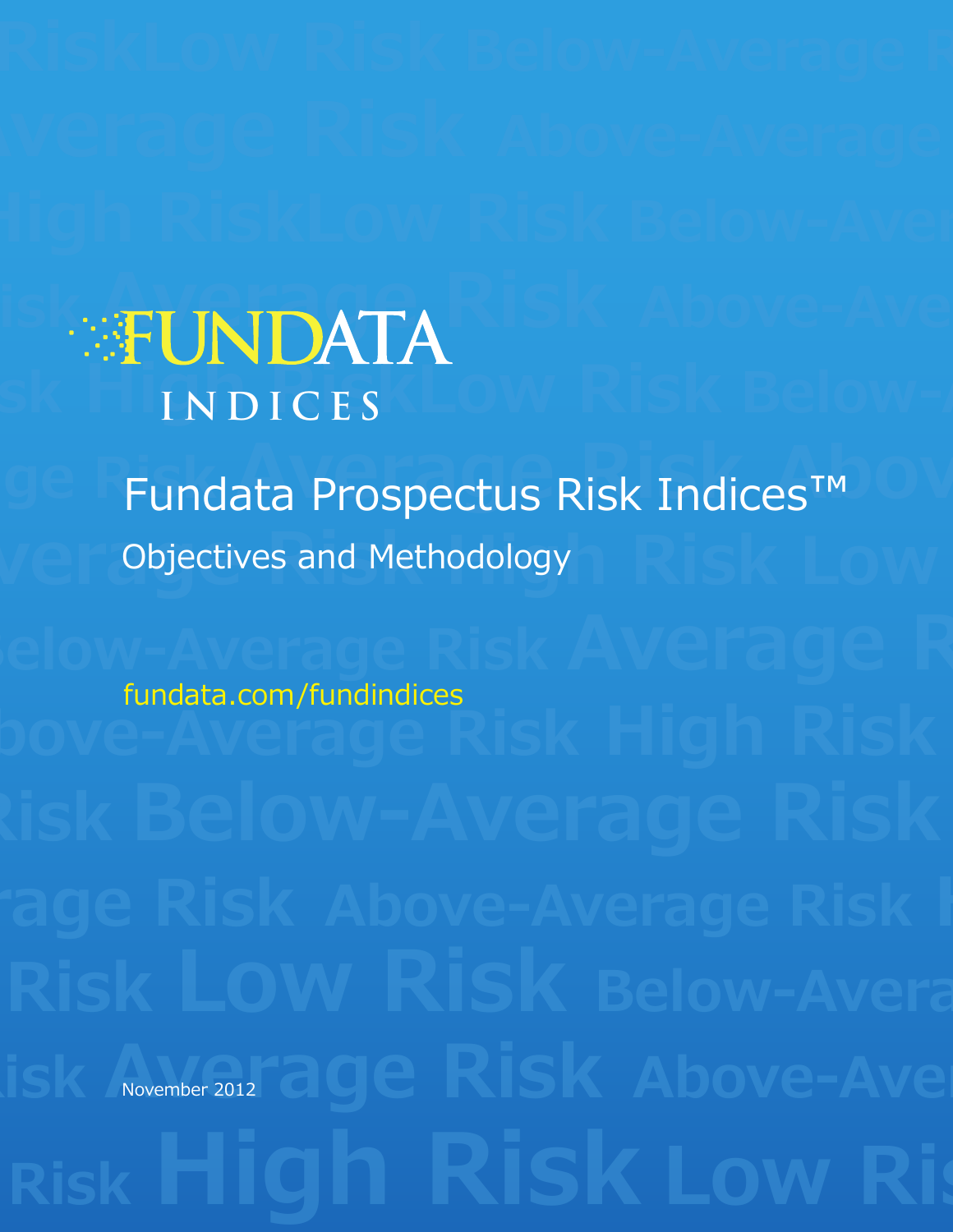### **Introduction**

The purpose of the Fundata Prospectus Risk Indices is to compare the performance and volatility of prospectusissuing funds with similar risk classifications.

The indices track the performance and risk-return profiles of the constituent mutual funds in each of the five prospectus risk rating groups:

> **Low Risk Low to Medium Risk Medium Risk Medium to High Risk High Risk**

This unique segmentation of the Canadian retail fund market space allows investors, advisors, and regulators to determine whether or not a fund is categorized with the appropriate risk classification and whether or not the level of return is acceptable for the given risk level.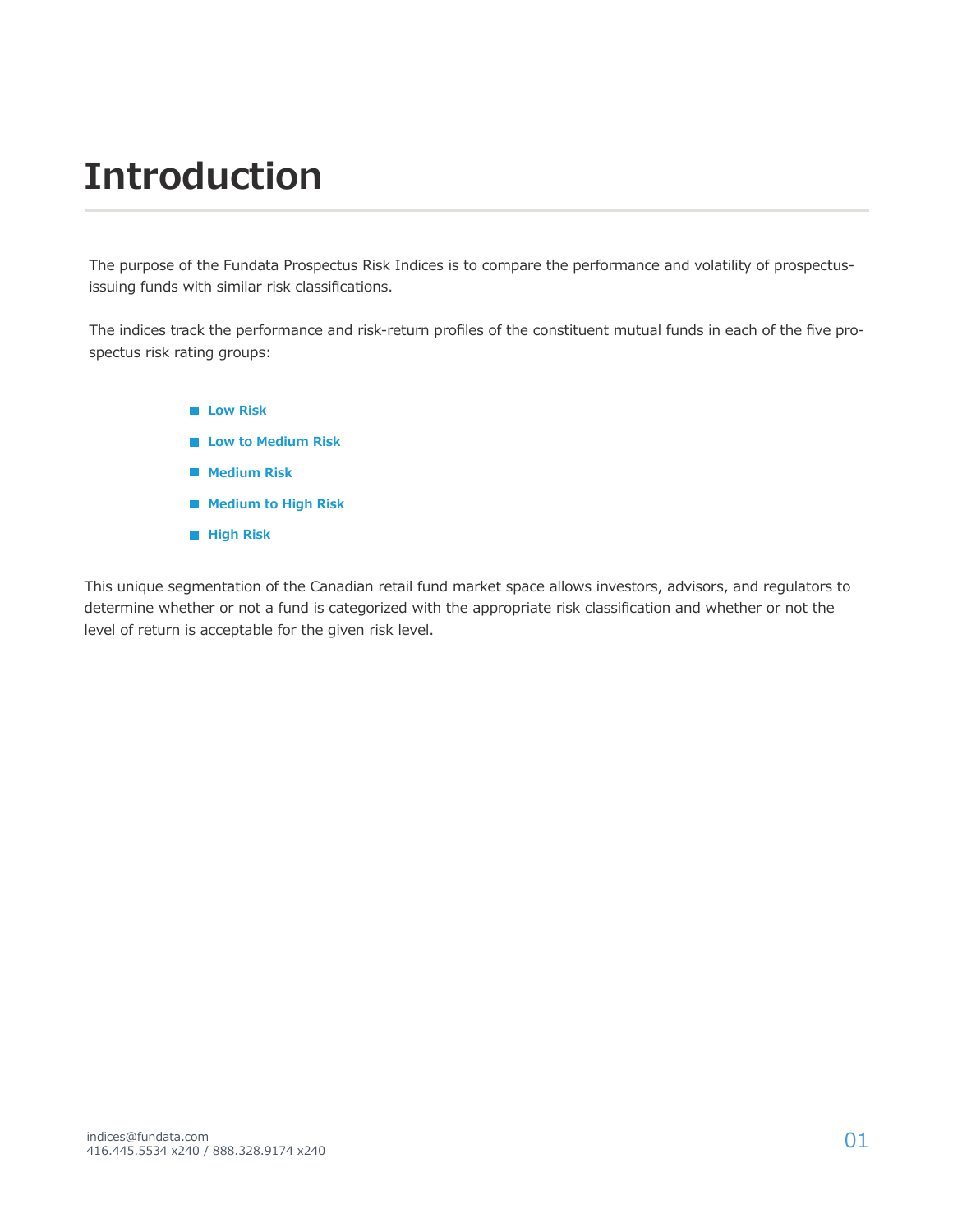### **Objectives**

Indices based on asset mixes, sector mixes, and geographical mixes are prevalent and largely available to the public. For the most part, these indices are investable (one can invest in a portfolio to replicate the index), quantifiable (the performance of the index is easily measurable), and transparent; however, they can differ significantly in understandability.

The general purpose of existing indices is to provide performance comparison of a security or portfolio, or to give an overview of the performance of the market or a segment of the market. The segmentation is generally what makes an index unique, the purpose of segmentation being to provide comparison between similar securities.

The motivation for creating the Fundata Prospectus Risk Indices stemmed from the opportunity to create a unique segmentation of the Canadian mutual fund market. Fundata collects prospectus risk data on an ongoing basis with tested algorithms in place to ensure current and accurate data. The Fundata database has over 12,300 active prospectus-issuing funds, and Fundata has collected a prospectus risk rating on 99.9% of these funds.

Prospectus Risk rating is one of Fundata's most popular and unique data points, because investors and advisors are becoming increasingly aware of the importance of considering investment risks. The Fundata Prospectus Risk Indices are intended to give mutual fund investors and advisors a tool for performance comparison among mutual funds with similar risk prospects.

There are several important properties assumed by a good index (Financial Enterprise Risk Management, Paul Sweeting, 2011):

- **Unambiguous**: The components and constituents should be well defined.
- ◆ Investable: It should be possible to buy the components and track the index.
- ◆ Measurable: It should be possible to quantify the value of the index frequently.
- ◆ Appropriate: It should be consistent with an investor's style and objectives.
- **Reflects current investment opinion**: It should contain components about which the investor has opinions, both positive and negative.
- **Specified in advance:** It should be known by all participants before the period of assessment has begun.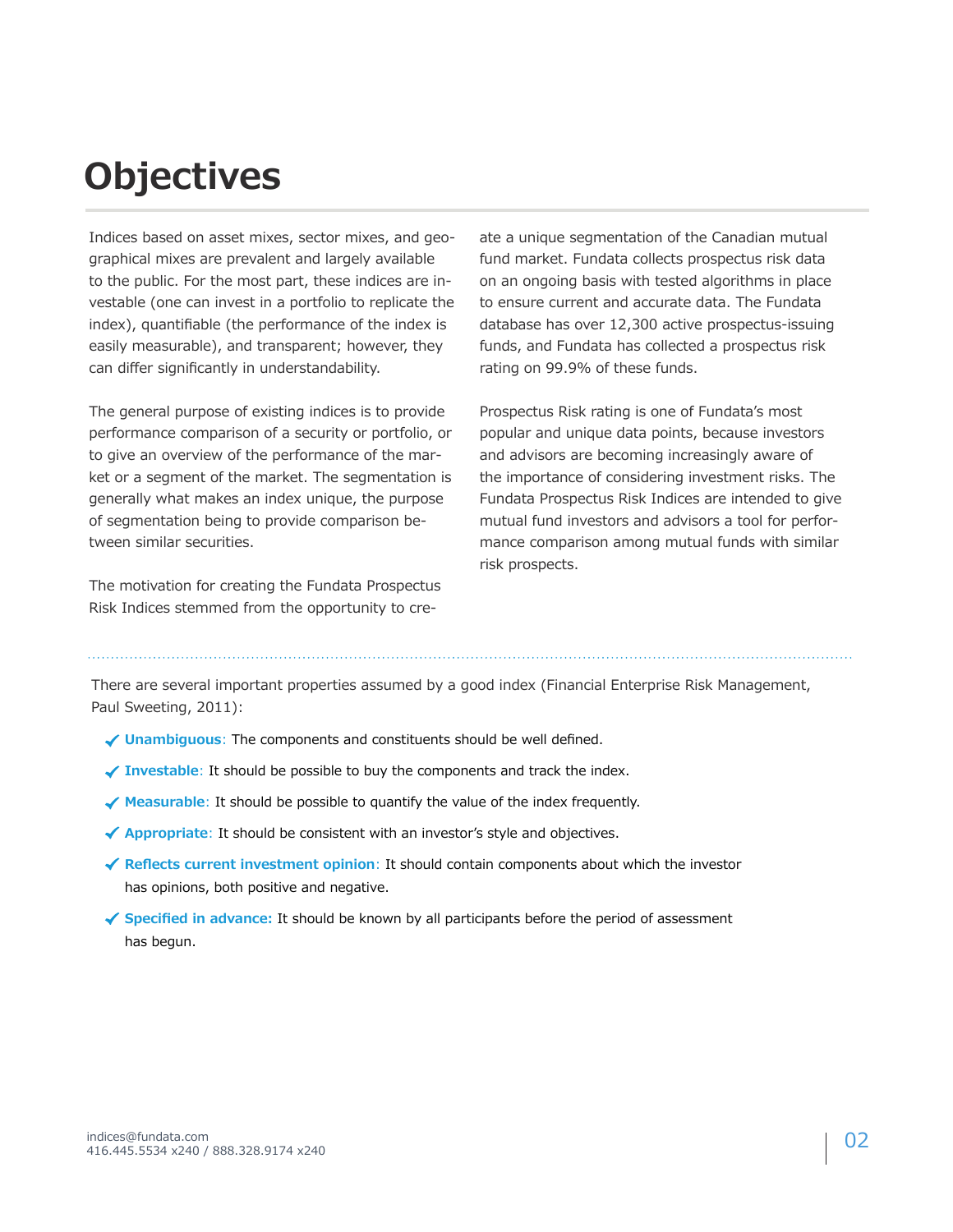### **Structure and Creation**

#### **Constituent Funds**

First and foremost, only funds with more than three years of history are considered. Merged and terminated funds are included in the historical index components at the time of their existence to avoid survivorship bias. Funds with more than three years are grouped according to their prospectus risk classification at the beginning of the month. Institutional and F-Series funds are excluded on the basis of the different fee structures and the lack of availability to the retail investor. U.S. dollar funds are excluded when they are a purchase option of a Canadian dollar fund because the different currency can add a level of risk not necessarily accounted for in the prospectus risk rating. Money Market funds are excluded on the basis that there is very little variation among the funds in terms of performance or risk-return profiles. The inclusion of Money Market funds would require that they be grouped with the majority of fixedincome funds, which has been determined to be an unjust comparison.

Funds that meet the criteria above are subject to an outlier test outlined below. The test is applied to each group individually.

#### **Outliers**

There was a need to identify and remove outliers from each group to prevent potentially misclassified funds from having significant influence on the data. An outlier is defined as "an observation from a different distribution than the rest of the data." (http://www.cee.vt.edu/ewr/environmental/teach/ smprimer/outlier/outlier.html)

In the case of prospectus risk data, mutual fund managers can assign a level of risk that they feel is suitable for the fund. Standard deviation is considered a widely understood risk measure and the most effective tool in quantifying the price volatility risk of a fund. According to the IFIC Voluntary Guidelines for Fund Managers Regarding Fund Volatility Risk Classification, standard deviation is the best measure of portfolio risk and thus should be related to the prospectus risk ranking assigned to the fund. As a result, prospectus risk classification is assumed to be largely derived from the potential standard deviation of the price movement of the fund. For this reason, three-year annualized standard deviation is used for identifying potential outliers in each group.

This can cause significant discrepancies when comparing the standard deviation of the given fund versus the standard deviation of other funds with the same classification.

For example, a fund with prospectus risk rating of "Medium" can actually show a standard deviation that is very high and matches more closely with the funds in the "High" rating group. Such funds can be considered misclassified or outliers relative to the rest of the funds with the same risk classification. Several methods were considered to eliminate or dampen the effect of these misclassified funds.

In determining a method to identify outliers, the underlying data was tested for normality. Initially the PP-Plots showed that the data was not normally distributed for all groups and therefore the normality assumption could not be used in determining and eliminating outliers. After Money Market funds were removed, the data showed a distribution much closer to normal.

Four methods were considered for identifying outliers including percentiles, Z-score, modified Z-score, and Inter-Quartile-Range. The Inter-Quartile-Range (IQR) method was chosen.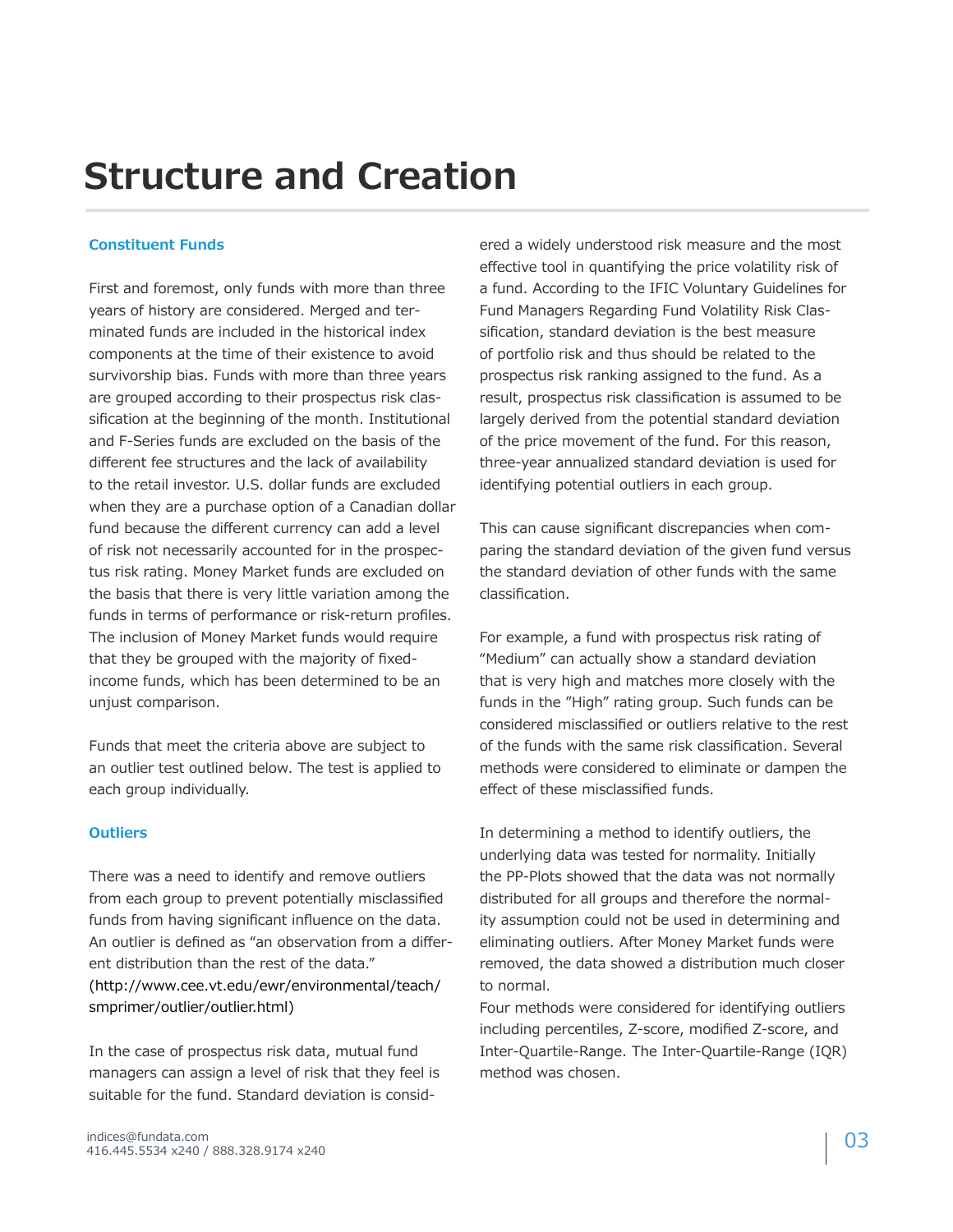#### **Inter-Quartile Range (IQR)**

The IQR method considers the overall volatility of the group by determining the first and third quartiles of the group. Taking the difference between the first and third quartiles identifies the level of concentration within the group and thus provides some insight as to the overall volatility of the group. This ensures that the overall volatility of the group is considered before identifying any outliers. It is expected that the overall volatility of each group will change over time, and therefore the IQR numbers are run every month as opposed to creating fixed thresholds.

The IQR is the difference between the first and third quartiles in the data set. Data points are considered to be outliers if they are:

- 1. Less than the Lower Fence (first quartile minus 1.5 times the IQR)
- 2. Greater than the Upper Fence (third quartile plus 1.5 times the IQR)

| Inter Quartile Range $=$ 03 - 01 |                         |
|----------------------------------|-------------------------|
| Lower inner fence                | $=$ 01 - 1.5 x IOR      |
| Upper inner fence                | $= Q3 + 1.5 \times IQR$ |

After the risk ratings of the outliers are checked, the list for each risk group is published along with the constituents every month.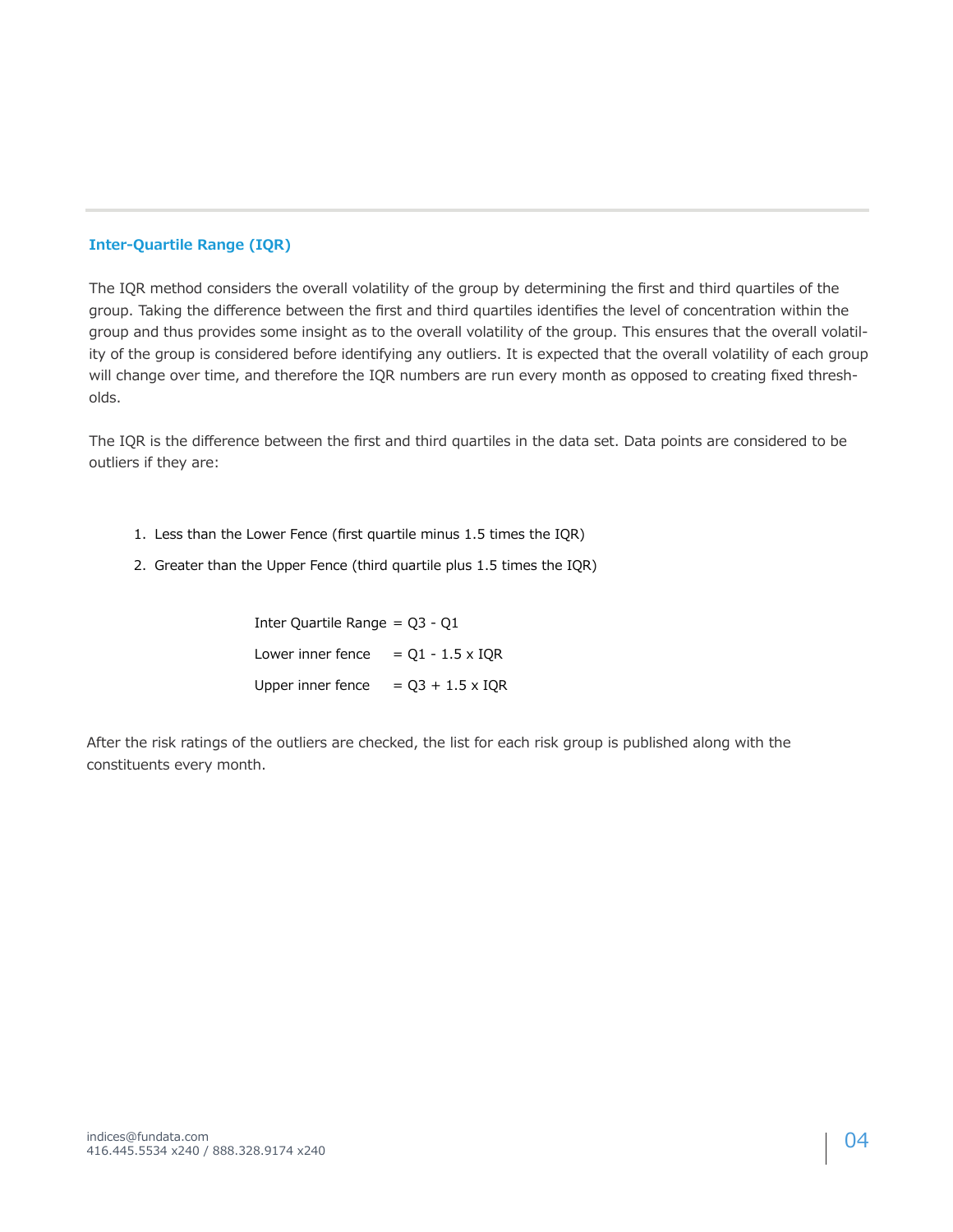### **Methodology**

Several different possibilities were considered for the methodology of the Fundata Prospectus Risk Indices.

The **Laspeyres' concept** takes the value of a "basket" of goods at a specific point in time and then measures the change in the values of the same basket of goods at a later point in time. The change in the index is based on the change in the value of the basket of goods.

The "**active index**" approach for mutual funds looks at the individual holdings of each constituent fund. A base value is created by multiplying the market price by the quantity of each constituent fund's holdings on the base date. A current market value is then created by taking the current market price of the same shares that were evaluated on the base date.

**Market weighted** indices assign a weighting to each constituent based on market capitalization. The market value of the index is then calculated by adding the collective market caps of the constituents and dividing by the total number of securities belonging to the constituents.

The Fundata Prospectus Risk Indices are **equal weighted**. In other words, each constituent mutual fund is assigned the same weight towards the index movement. Fundata has an extensive mutual fund database complete with monthly performance figures for over 12,300 mutual funds. Because a mutual fund is unitized by calculating the net asset value per share (NAVPS), taking a "size weighted" average is not necessary.

#### **Performance Index**

Each performance index is constructed by taking the average monthly returns of the constituent funds within each Prospect Risk group. This average is then applied to an index value to determine the change in the index value. Historical monthly returns are used to back-fill the index.

#### **Risk versus Return Index**

The Risk versus Return Index is based on the same constituents as the Performance Index. Funds are grouped according to prospectus risk rating, and their 3-year annualized standard deviation is plotted against their 3-year compound return in scatter plot format. The same is done for 5-year standard deviation and compound return.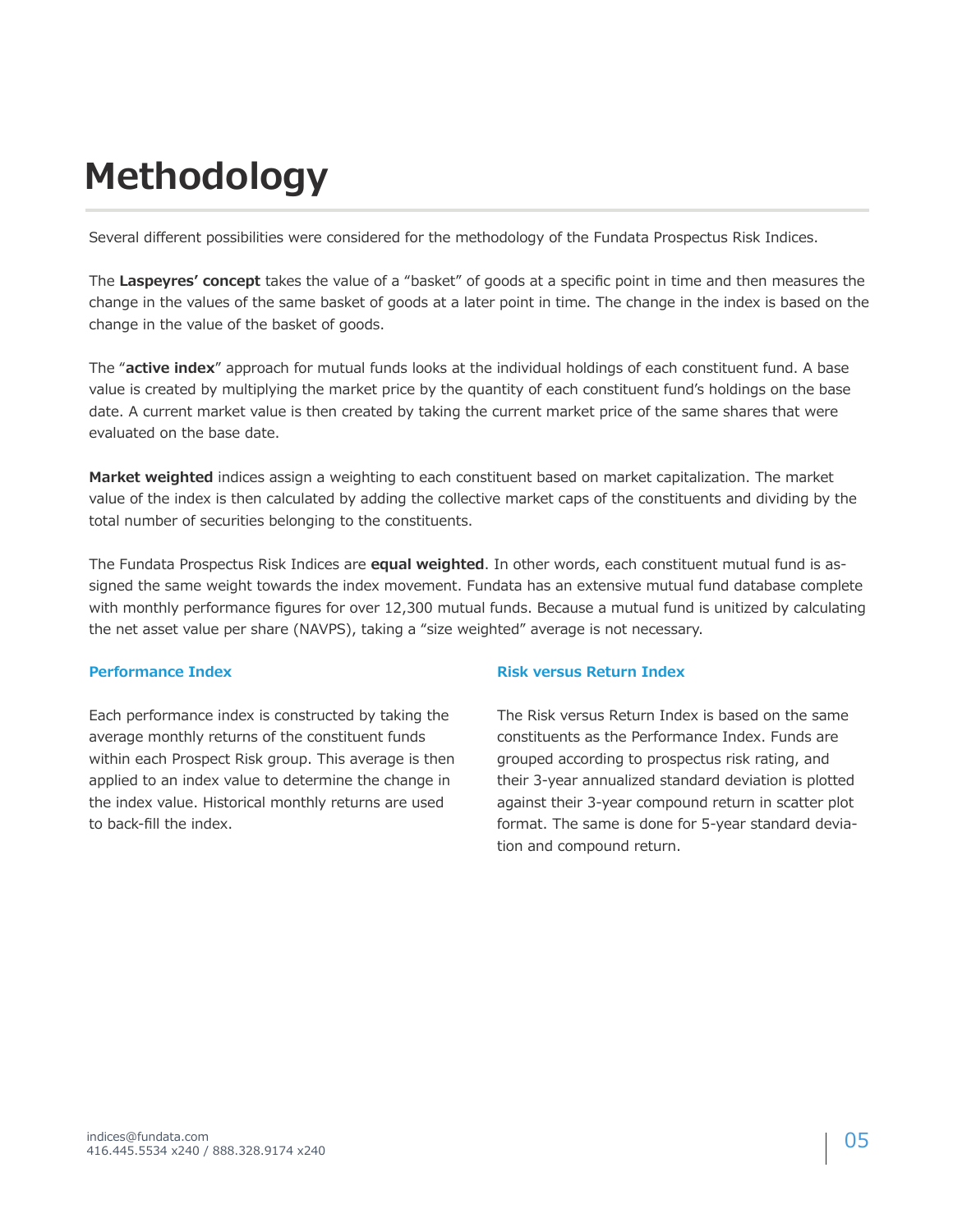To be repeated each month:

- The starting index value is determined (value of 1,000 at January 1, 2000). 1.
- 2. The constituents test is run.
	- 2.1 Funds must have at least three years of history.
	- 2.2 Funds with terminated or merged status are added to avoid survivorship bias.
	- 2.3 Money Market funds are excluded.
	- 2.4 Institutional and F-Series funds are excluded.
	- 2.5 U.S. dollar funds are excluded when they are a purchase option of Canadian dollar funds
	- 2.6 Funds are grouped according to prospectus risk ratings on the first day of the month.
	- 2.7 The outlier test is run.
- Funds that survive the outlier become the constituent funds. 3.
- 4. The average 1-month return of the constituent funds is calculated for each risk group and applied to the previous value of the index.
- 5. New index value is created.

By using Fundata's data warehouse, there will be no survivorship bias.

Occasionally Fundata is required to make changes to the historical NAVPS or distributions of a fund. The historical index values will be frozen and will not vary, even with changes in Fundata's historical database unless the change is deemed significant enough to have a substantial impact on the value of the index. In that case the change will be announced to subscribers, and the index values will be recalculated.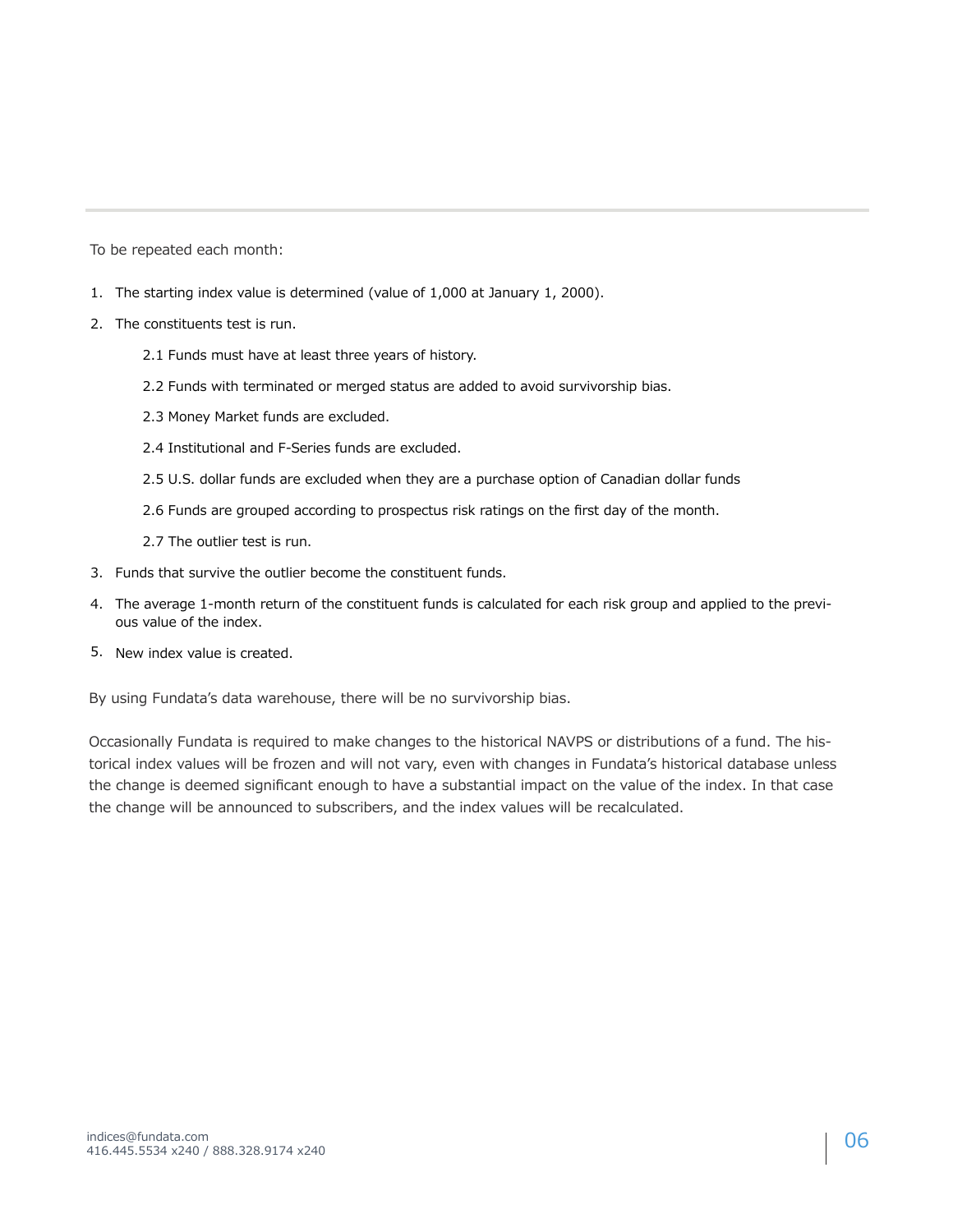#### **Disclaimer**

The Fundata Prospectus Risk Indices (the "Indices") are for informational purposes only and are not intended to provide investment, financial or other advice, and such content should not be relied upon for such advice. Fundata Canada Inc. ("Fundata") is not an investment advisor, and inclusion of a mutual fund within the Indices is not a recommendation by Fundata to buy, sell, or hold securities in such mutual fund, nor shall it be considered to be investment advice.

To the fullest extent permitted by law, Fundata disclaims all representations, warranties, conditions, and guarantees, express or implied, in connection with the Indices, including, without limitation, any representations, warranties, conditions, or guaranties regarding accuracy, timeliness, completeness, availability, freedom from errors or omissions, or quality or fitness for any particular purpose. Fundata has created the Indices using information obtained from sources believed to be reliable, but provides no representations or warranties as to the accuracy or completeness of any such information. Fundata does not take the needs of any particular user of the Indices into account in determining, composing or calculating the Indices. In no event shall Fundata be liable to any party for any damages, costs, or losses of any kind whatsoever in connection with any use of the Indices, even if advised of the possibility of such damages.

The views, opinions and advice of any third party provided in connection with the Indices reflect those of the individual authors and are not endorsed by Fundata. Fundata has not prepared, reviewed or updated the content of third parties, and Fundata assumes no responsibility for such information.